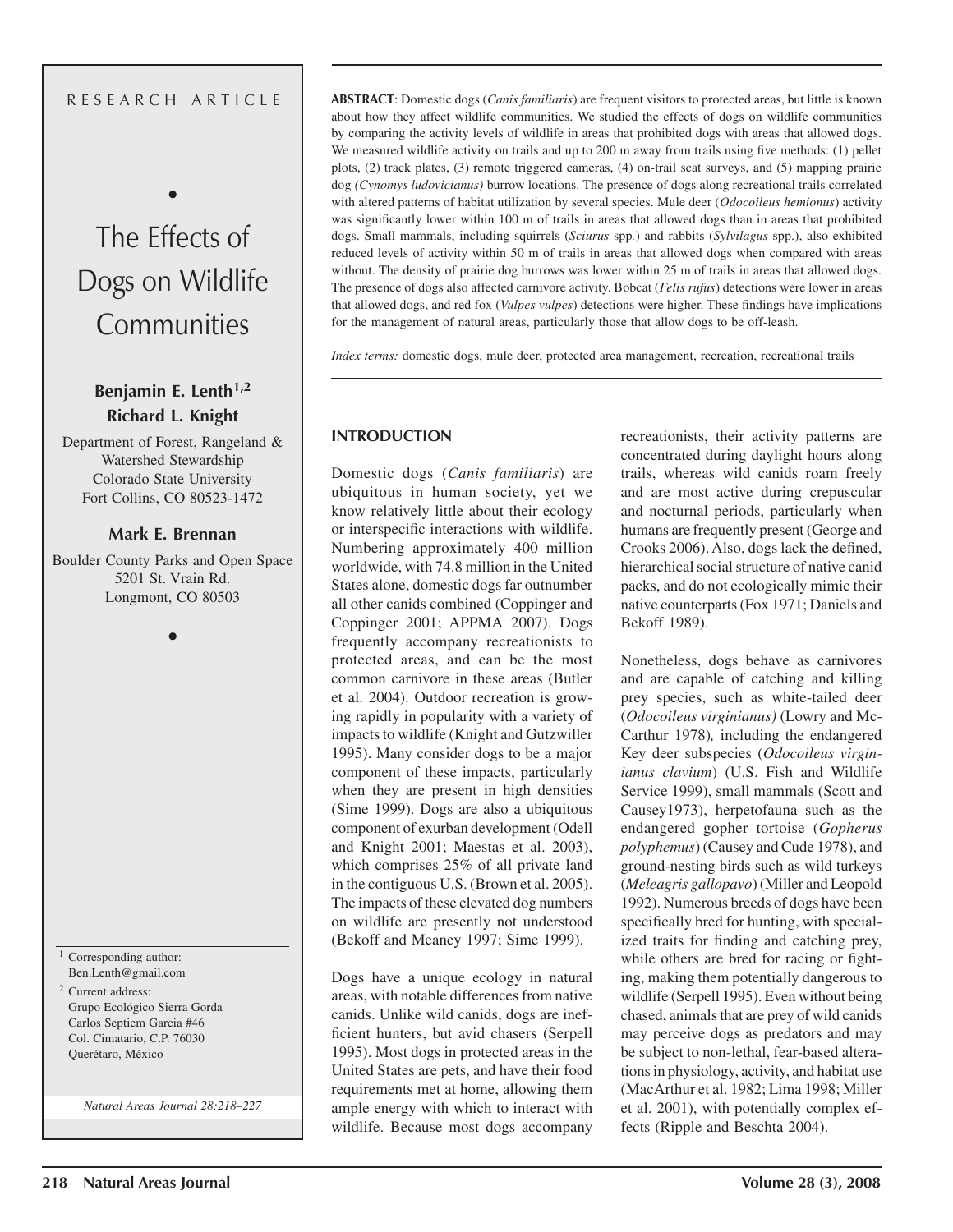Most carnivores avoid direct interaction and conflict through the use of olfactory (Gorman and Towbridge 1989) and auditory (Peters and Wozencraft 1989) communication. Carnivores, including dogs, often recognize and avoid areas scent-marked by other individuals or packs (Bekoff 1979; Gorman and Towbridge 1989). Wild canids sometimes increase their activity along the periphery of their territories, where they encounter novel stimuli and invest time in territorial surveillance and maintenance (Allen et al. 1999). Recreational trails with abundant dog scent could appear to carnivores to be linear dog territories, necessitating increased vigilance and activity. Such opportunities may arise due to carnivores' propensity to travel along trails, which often present the easiest route in rough terrain (Kohn et al. 1999). Some carnivores also interbreed with dogs, and may also be attracted to dogs for this reason (Mengel 1971; Laurenson et al. 1998). Thus, through direct and indirect interactions, dogs could potentially attract or repel native carnivores, depending on the species and nature of past interactions. Carnivores are often disproportionately important to the structure and function of ecosystems, so the ramifications of alterations in carnivore activity could be considerable, potentially cascading through an ecosystem (Soulé et al. 2005).

We investigated the cumulative effects of the presence of dogs on wildlife activity, including carnivores, ungulates, and small mammals. In 2004 and 2005, we measured the activity levels of mammals in two protected areas in Boulder County, Colorado, that prohibit dogs and in two areas that allow dogs off-leash under "voice and sight control." Within these areas, we selected trails with similar levels of recreational use, and measured dog and mammal activity along the trails and also up to 200 m offtrail. We hypothesized that the presence of dogs in protected areas would influence the activity of wildlife, and that these effects would extend away from trails. While we expected deer and small mammals to be less active where dogs are present, we did not know whether carnivores would be attracted or repelled by dogs.

### **METHODS**

### **Study site selection**

In Boulder County, Colorado, Boulder County Parks and Open Space (BCPOS) and the City of Boulder Open Space and Mountain Parks (OSMP) have protected over 45,810 ha of open space lands, with over 320 km of designated recreational trails that cumulatively receive over 7 million recreational visits annually (BCPOS and OSMP staff, pers. comm.). Over 25% of these visitors are accompanied by dogs, adding over 2 million dog visits annually (Mertz 2002; BCPOS staff). BCPOS manages Heil Valley Ranch (1993 ha) and Hall Ranch (1297 ha), both of which prohibit dogs and were chosen as study sites. To compare with the no-dog sites, we chose two OSMP areas where dogs are allowed off-leash under "voice and sight" control. OSMP North (~1203 ha) and OSMP South (~987 ha) were chosen to match the first two sites as closely as possible using the following criteria:

- 1. Ecological characteristics: All sites were within the foothills, with elevation ranging from 1615-2590 m in ponderosa pine (*Pinus ponderosa*) and Douglas fir (*Pseudotsuga mensiesii*) forests, with meadows and varied terrain.
- 2. Equivalent visitation: Because current visitation estimates were not available for OSMP sites, we followed staff recommendations to choose OSMP trails that were roughly matched to visitation levels for Heil Valley Ranch (48,890 annual visits in 2003) and Hall Ranch (74,112 visits) (BCPOS staff). The equivalence of visitation levels among sites was confirmed empirically using Trailmaster® trail counters to estimate average hourly recreational visitation for each trail segment (Watson et al. 2000). Counts were presumed to consistently represent visitation along a trail, with the majority caused by humans and pets, and each visitor counted only once (Watson et al. 2000). Heavy weekend visitation was disproportionately important to visitation estimates. Because the number of weekday and weekend

sampling days varied for each site, we gave equal weight to weekday and weekend hourly visitation rates using the following adjustment:

 Visitation (normalized) =  $(5/7)$ \*weekday visitation + (2/7)\*weekend visitation.

 These data were intended to test visitation rates of humans alone, but 30% of OSMP visitors are accompanied by dogs, adding to visitation counts (Mertz 2002). To test visitation rates by humans across policies, we further adjusted the event data for OSMP sites by assuming that 30% of visitors were accompanied by dogs, so the total events equaled 130% of human-triggered events. Thus, the proportion of events excluding dogs to total events was 100% / 130%  $= 0.769$ , with which we multiplied all OSMP visitation estimates to calculate an adjusted hourly visitation estimate. We then tested the equivalence of visitation across dog policies using a Sattherwaite t-test (PROC TTEST in SAS). Visitation did not differ between dog policies (df =  $60$ ,  $t = 0.57$ ,  $p = 0.5738$ .

3. In all study sites, we excluded areas that were within 300 m of roads and structures or where slope exceeded 35º. Different types of recreationists – hikers, mountain bikers, and equestrians – were assumed to have similar impacts to wildlife (Taylor and Knight 2003).

## **Field methods**

To create indices of wildlife activity for comparison across dog policies, we used five methods: (1) pellet plots, (2) track plates, (3) remote-triggered cameras, (4) on-trail scat transects, and (5) mapping of prairie dog *(Cynomys ludovicianus)* burrow location in relation to trails. We randomly located sampling locations along trails by identifying a sampling interval (total length of trails in a site / number of transects), choosing a random number within this interval to place the first transect, then spacing subsequent transects at the pre-determined sampling intervals to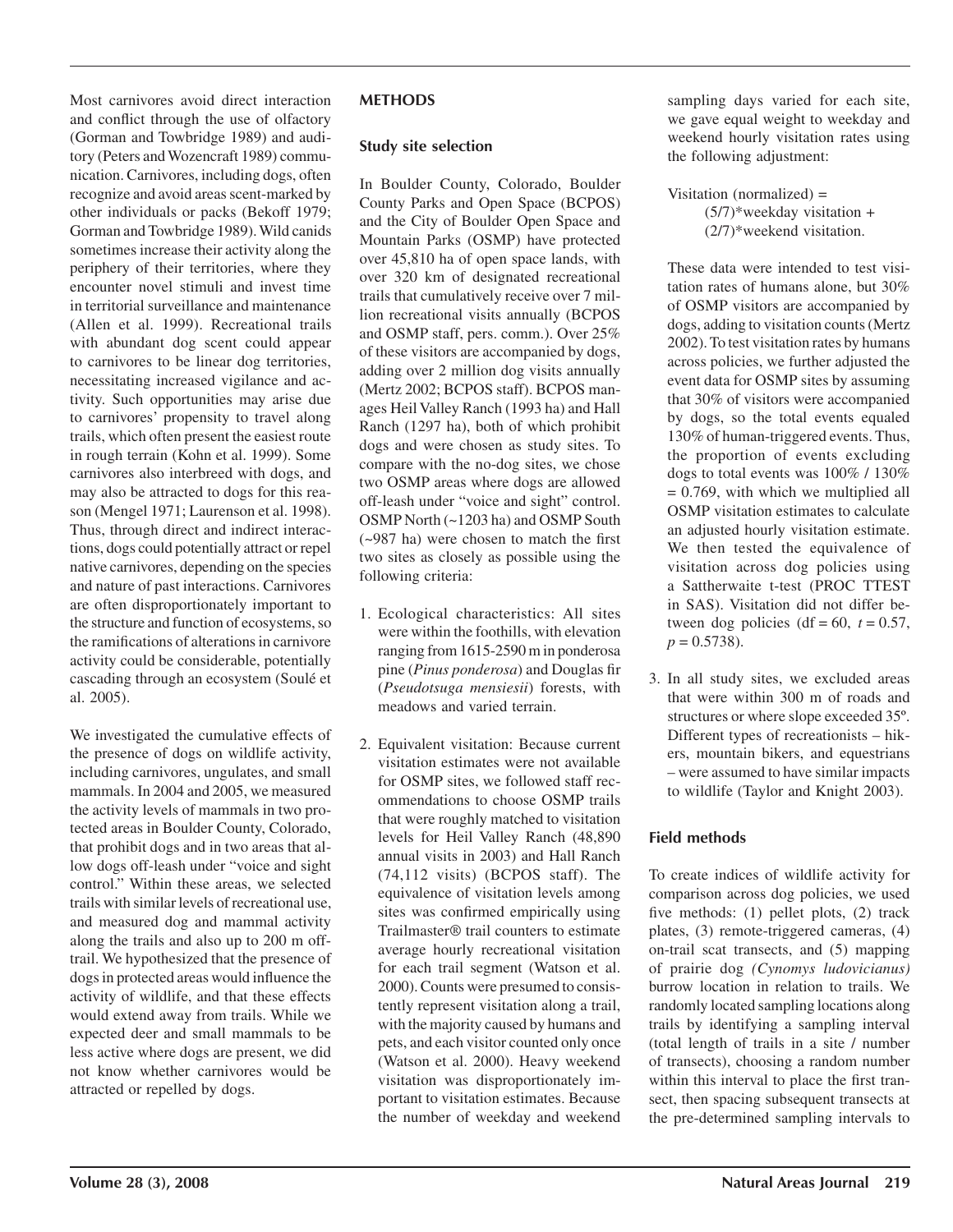maximize trail coverage (minimum spacing between transects  $= 500$  m to ensure independence). At each sampling location, transects of pellet plots and track plates ran perpendicular to trails on one side, avoiding other trails and steep slopes, with one sampling point placed randomly within each of three distance categories from the trail: 0-5 m, 50-100 m, and 150-200 m. Camera sampling and scat surveys were performed on-trail only, located independently, and at least 200 m from pellet plot and track plate transects. Track plates and scat surveys were not performed within 2 km of active camera traps. For all field methods, sampling effort was equivalent across the two dog policies.

- 1. Pellet plots: Activity and habitat utilization of herbivores (deer *(Odocoileus*  spp.) and rabbits (*Sylvilagus* spp.)) were measured using pellet-group counts in 100-m2 circular plots (Collins 1981). One set of plots was cleared during summer 2004 and re-checked 12 months later ( $n = 72$ ), and a second set of plots was cleared early summer 2005 and rechecked three months later  $(n = 48)$ .
- 2. Track plates: Mammal activity was measured by the use of scented track plates  $(n = 150$  locations), which consisted of a 1  $m<sup>2</sup>$  aluminum plate, coated with tale, with a carnivore lure (Carmen's Pro's Choice and Canine Call, Sterling Trap and Fur, Sterling, Iowa) in the middle of the plate (Sargeant et al. 2003). While these plates primarily targeted mid-sized carnivores, they were also used in the detection of small mammals (Glennon et al. 2002). Small mammal tracks were not identifiable to all species, but potentially included rabbits, squirrels (*Sciurus* spp*.*), chipmunks (*Tamias*  spp*.*), ground squirrels (*Spermophilus*  spp.), mice (*Peromyscus* spp*., Reithrodontomys* spp*., Onychomys* spp*., Zapus*  spp*., Mus* spp.), voles (*Clethrionomys*  spp., *Phenacomys* spp., *Microtus* spp.), and rats (*Neotoma* spp*.*) (Fitzgerald et al. 1994). For analysis, these small mammal species were lumped together. There were not enough native carnivore tracks for analysis. Plates were checked daily for three rain-free nights, for a total of 450 track nights. On each visit,

tracks were photographed and identified (Halfpenny 2001), plates were cleaned and re-sprayed with talc, and lure was reapplied. Sampling locations were considered independent, but the three nights were not independent and were collapsed into a single data point.

- 3. Remote-triggered cameras: TrailMaster® cameras were used to monitor a variety of mammal species with unambiguous identifications (Cutler and Swann 1999). From May to September 2005, we placed 10 to 11 cameras across recreational trails for two weeks (mean  $= 13.5$  nights, S.D.  $= 2.4$ ) at two sites simultaneously, totaling 837 camera nights. The cameras were aligned at a height of .2-.6 m to detect medium-sized carnivores, and vegetation was cleared from the beam path to prevent false events. Camera locations were baited using the same commercial carnivore lures as the track plates. Cameras were revisited every 2-5 days to check on their function, replace film and batteries, and reapply the lure. Due to high recreational visitation during the day, cameras were only active from ~8:00 PM to ~8:00 AM. The infrared trigger was set for high sensitivity (2 to 4), with a delay of 3 minutes to avoid repeated photos of a single animal. Cameras were hidden using camouflage materials and were cable-locked to trees with signs explaining their purpose.
- 4. On-trail scat surveys: Scat surveys were conducted from July 2004 through October 2005 on the longest continuous route of trails in each site. Every two weeks (mean = 17 days), each trail was walked and scat were identified (Halfpenny 2001) and cleared from the trail  $(n = 2,234)$ .
- 5. Prairie dogs: We identified seven recreational trails that ran through prairie dog colonies, each with a relatively "unbounded" geography that did not limit the movement of prairie dogs or the location of their burrows (Johnson and Collinge 2004). Three of these trails were in areas that did not allow dogs, and four were in areas that allow dogs off-leash under "voice and sight

control." We selected segments of these trails where prairie dog burrows existed continuously from the trail up to at least 200 m from the trail on one side. We identified active burrows by observation of prairie dog activity, including fresh scat, evidence of digging, tracks, clear burrow openings, and prairie dogs themselves (Powell et al. 1994). With a laser rangefinder (Bushnell Yardage Pro®, accuracy +/– 2m), we measured the perpendicular distance from the trail to each active burrow within this trail segment up to 200 m from the trail.

## **Statistical analyses**

We established  $\alpha = 0.1$  a priori for model selection and statistical tests to limit the probability of Type II errors (Holling and Allen 2002). All variables and interactions included in full models were selected a priori as relevant to the biology of the response organisms, and did not include all possible combinations of variables. With the exception of the prairie dog and track plate data, mixed model analyses of variance (ANOVA) were performed using the method of Restricted Maximum Likelihood (REML) with PROC MIXED in Statistical Analysis Software (SAS Institute 1999). Model effects were eliminated one at a time, while ensuring interaction terms were dropped before their component variables, using  $\alpha = 0.1$  as criteria to retain variables. Study sites were considered fixed effects, limiting inference to these specific areas.

1. Pellet plots: The density of pellet piles per ha sampled was square-root transformed to stabilize the variance. For both rabbit and mule deer (*Odocoileus hemionus)* pellet densities, the ANOVA model included fixed effects of dog policy, site (nested within policy), distance from trail (three categories, nested within policy), and the interactions of policy x distance from trail and site x distance from trail. The random effect was transect location (nested within site and policy). When the Type-III F-test was significant for distance categories or the interaction of distance categories and dog policy, pairwise comparisons were made with Fisher's-protected least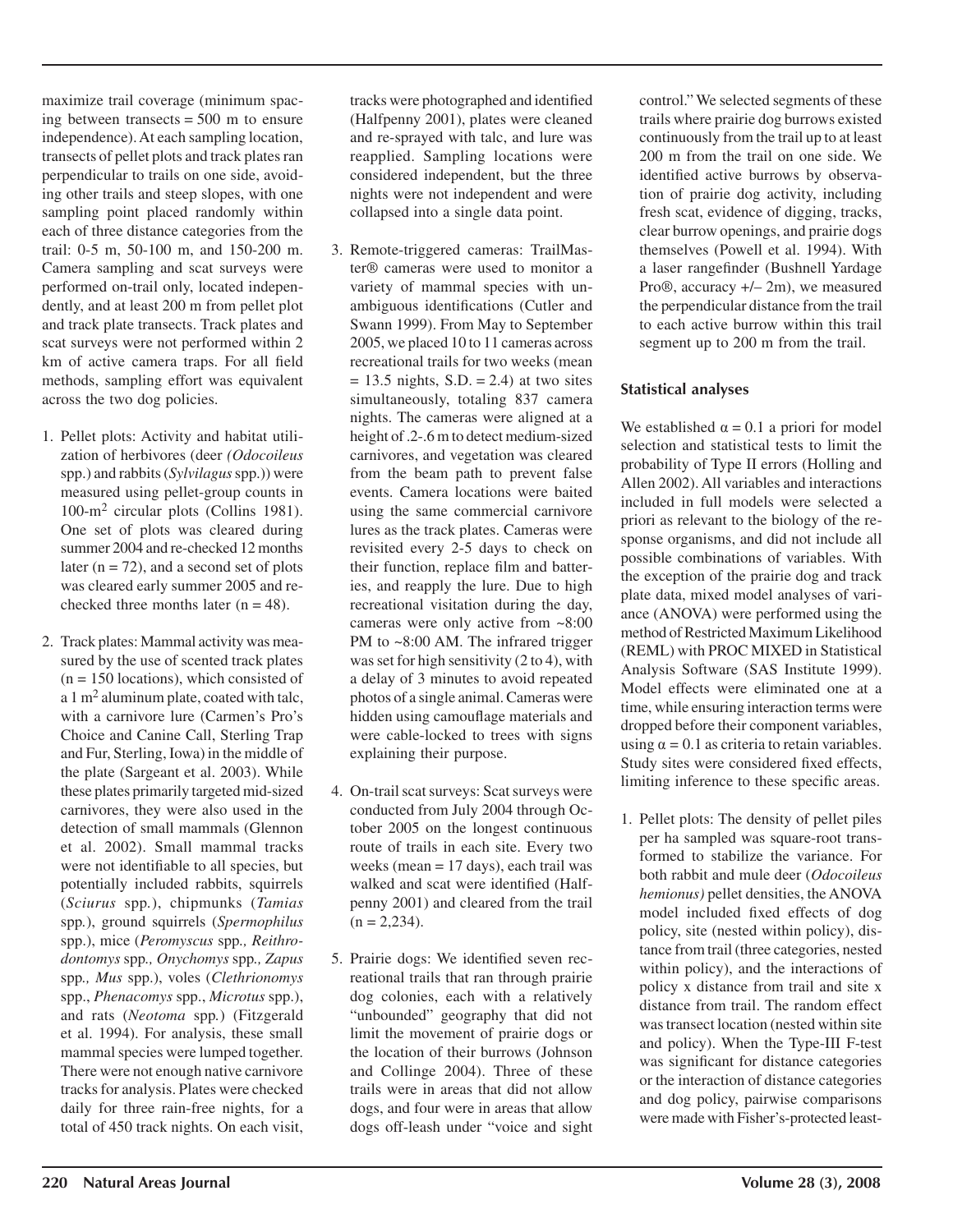significant-difference method (Ott and Longnecker 2001).

- 2. Track plates: The three nights of track plate data were combined into one whole number count of each species detected at each location, and were converted to an index of detection frequency (*I*) by dividing the count of detections per species  $(X)$  by the number of trap stations  $(n)$ :  $I = X/n$  (Sargeant et al. 1998). These data were then analyzed using a mixed model ANOVA for binomial data using PROC GLIMMIX in SAS. Full model variables and interactions were the same as in the pellet plot analysis described above. Response variables included the tracks of domestic dogs and a combination of small mammals including squirrels, rabbits, chipmunks, mice, and voles.
- 3. Remote triggered camera photo data: An index (*I*) of activity for photos was calculated by dividing the number of photos (*X*) for each species by the number of nights (*n*) the cameras were active:  $I = X/n$ . This dataset was squareroot transformed to stabilize the variance, then analyzed using an ANOVA with the fixed effects of dog policy and site (nested within policy) and the random effect of transect location (nested within site and policy) (PROC MIXED in SAS). We also tested the correlation of dog activity with average visitation for each trail segment by fitting a linear regression between these variables (PROC REG in SAS).
- 4. On-trail scat surveys: Each surveyed trail was broken into 1-km segments  $(n = 35)$ , and data were converted to a density of scats per km for each species. These densities were square-root transformed to stabilize the variance. Due to the difficulty of identifying scats morphologically (Green and Flinders 1981; Johnson and Beldon 1984), all native carnivore scat was combined. Densities for each trail segment were averaged per month, and these data were analyzed using a mixed model repeatedmeasures ANOVA. We initially considered the fixed effects of dog policy, site (nested within policy), month, the pres-

ence of a trailhead (nested within site), and 2-way interactions between policy, site, and trailhead. Kilometer segment location was considered a random effect and month as a repeated measures variable. We expected these data to be both temporally and spatially autocorrelated, so we modeled this autocorrelation using a first-order autoregression matrix AR(1) on both the month and kilometer segment variables (Ott and Longnecker 2001). We tested the appropriateness of the AR(1) covariance structure with asymptotic Wald *Z*-tests on the covariance parameter estimates within each model and eliminated the autocorrelation parameter when it was not significantly different from zero (SAS 1999). The simplest model was used for Type-III F-tests on each effect.

5. Prairie dog burrow location: Distance from each prairie dog burrow to the trail was pooled by dog policies and normalized for colony size by dividing the raw number of burrows extending up to 200 m from the trail by the length of the trail segment to create a density of burrows per meter of trail: *density = # burrows / meters of trail.* This density was calculated for five a-priori truncations of the dataset focusing progressively closer to the trail: 200 m (full dataset), 100 m, 50 m, 25 m, and 10 m. Within each distance from the trail, we compared the mean burrow densities across dog policies using Sattherwaite t-tests (PROC TTEST in SAS).

## **RESULTS**

## **Pellet plots**

Pellet plot data indicated that the activity of mule deer and rabbits were both lower along trails in areas that allowed dogs and that the strength of this effect was influenced by distance from the trails. For both 12-month and 3-month summer pellet plots, dog policy and distance from the trails were significant predictors of deer activity (Figure 1). In areas that allowed dogs, deer pellet density was significantly lower 0-5 m from trails than 50-100 m from trails and also 50-100 m than 150- 200 m from trails (Table 1). In areas that prohibited dogs, deer activity was also lower within 5 m of trails than 50-100 m of trails, but deer activity did not differ between 50-100 m and 150-200 m from trails. Where dogs were allowed, deer were significantly less active than where dogs were prohibited both within 5 m and 50- 100 m from trails.

Rabbit activity was significantly lower along trails in areas that allowed dogs, but trends varied between the 12-month and 3-month plots (Figure 2). For the one-year plots, dog policy  $(F_{22} = 4.93, p = 0.04)$  and distance from trail  $(F_{44} = 2.89, p = 0.07)$ were significant predictors of rabbit activity, but over the summer, only dog policy was significant  $(F_{12} = 9.56, p = 0.01)$ . Over 12-months in areas that allowed dogs, rabbit activity was similarly low within 5 m from trails and 50-100 m from trails, but was significantly higher 150-200 m from trails (Table 2). Comparing between dog policies, areas that allowed dogs had lower rabbit activity over the course of a year at two distance categories from trails: within 5 m and within 50-100 m of trails.

## **Track plates**

Dogs were not detected in areas where they were prohibited. In areas that allowed dogs, dogs traveled up to 85 m from trails, but most dog detections were within 5 m of trails. Track plate data indicated that activity of small mammals was inversely correlated with the presence of dogs (Figure 3). Within 5 m of trails, small mammal activity was significantly lower in areas that allowed dogs than in areas that prohibited dogs ( $T_{94} = 3.36, p < 0.01$ ). Within areas that allowed dogs, small mammals were less active within 5 m of trails than 50 m or further from trails  $(T_{04} = -3.63)$ ,  $p < 0.01$ ).

## **Remote-triggered cameras**

Dog policy was a significant predictor of activity levels for a variety of species, including dogs, red foxes (*Vulpes vulpes*), bobcats (*Lynx rufus*), and all native carnivores combined (Table 3).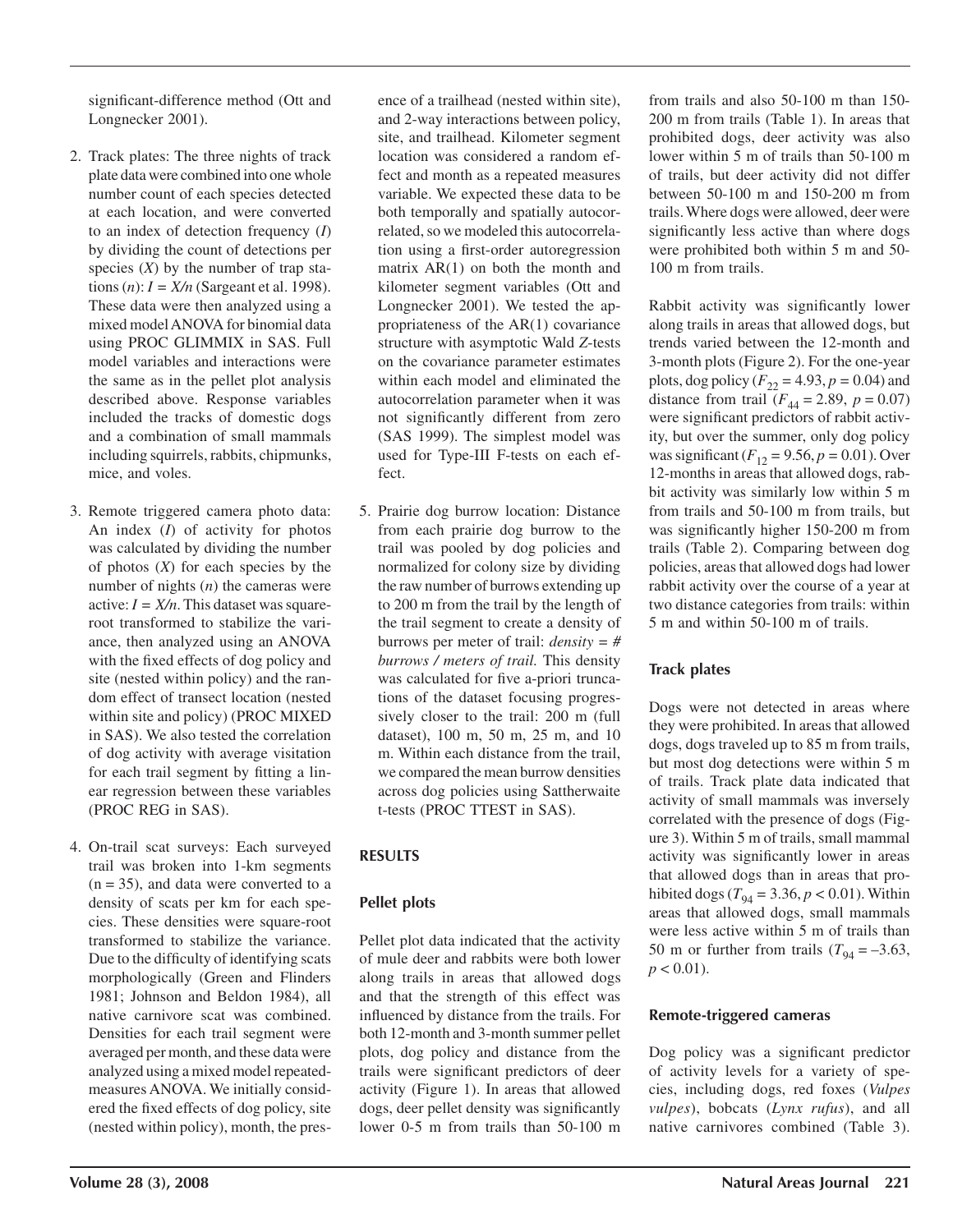

**Figure 1. Twelve-month and three-month deer pellet densities by dog policy and distance from trail. Different letters above columns indicate significant differences**  $(p < 0.1)$  **for comparisons between adjacent distance categories within policies, and for the same distance category between policies, based on a square root transformation of the data presented.**

Other carnivores detected included grey foxes (*Urocyon cinereoargenteus*), black bears (*Ursus americanus*), mountain lions (*Felis concolor*), striped skunks (*Mephitis mephitis*), coyotes (*Canis latrans*), and raccoons (*Procyon lotor*). Red foxes (n = 67) constituted 49% of all native carnivore photos ( $n = 130$ ). As expected, dogs were photographed significantly more on trails in areas that allowed dogs than in areas that prohibited dogs. Dog activity was also correlated with human visitation  $(R^2 = 0.218, F_{1,29} = 1.82, p = 0.01)$ . On trails that allowed dogs, activity was also higher for all native carnivores combined, including native canids and especially red foxes, than along trails that prohibited dogs. Dog activity was inversely correlated with bobcat activity and rabbit activity.

#### **On-trail scat surveys**

On-trail scat surveys also showed dog policy to be a strong predictor of dog activity  $(F_{1, 34.5} = 61.32, p < 0.01)$ . Similar to the photo data, trails that allowed dogs

also had higher levels of native carnivore activity  $(F_{1, 38.2} = 19.01, p < 0.01)$ . Dog policy was not the sole significant predictor of scat density, however. For both dogs and native carnivores, seasonal variation was considerable, with higher scat density in the spring and summer (dogs:  $F_{11,230} = 2.18$ *, p* = 0.02; carnivores: *F*11,231 *=* 3.17*,*  $p > 0.01$ ). In areas that allowed dogs, the presence of a trailhead within a kilometer segment increased dog activity  $(F_{1,24.5} = 15.12, p > 0.01)$  and decreased carnivore activity  $(F_{1,42,2} = 5.95, p = 0.02)$ (Figure 4). For dogs, the strength of the trailhead effect depended on dog policy  $(F_{1,34.5} = 14.26, p > 0.01)$  and also on the month  $(F_{21,207} = 1.86, p = 0.01)$ .

For both dogs and native carnivores, modeling the temporal autocorrelation between adjacent months using an AR(1) autocovariance structure significantly explained the variance in the final model (dogs:  $z = 3.03$ ,  $p < 0.01$ ; carnivores:  $z = -1.65$ ,  $p = 0.09$ .

#### **Prairie dogs**

In areas where dogs were prohibited, there were significantly higher densities of prairie dog burrows within 25 m ( $t_{4.59}$  = 3.78, *p* = 0.02) and 10 m of trails (*t 4.65* = 3.86,  $p = 0.01$ ) than where dogs were allowed. Dog policy did not significantly predict prairie dog burrow density within 200 m  $(t_{2,3} = 1.14, p = 0.36), 100 \text{ m}$   $(t_{3,65} = 1.07,$ *p* = 0.35), or 50 m of the trail (*t 3.17* = 1.72,  $p = 0.18$ .

#### **DISCUSSION**

We found that the presence of dogs correlated with altered patterns of habitat utilization for mule deer, small mammals, prairie dogs, and bobcats. For mule deer and small mammals, the results tease out the role of dogs beyond the cumulative disturbance of recreationists (Figure 5). Even in areas that prohibited dogs, mule deer were less active up to 50 m from recreational trails. But in areas that allowed dogs, deer showed reduced activity within at least 100 m of trails. Similar results were found for small mammals including squirrels, rabbits, chipmunks, and mice,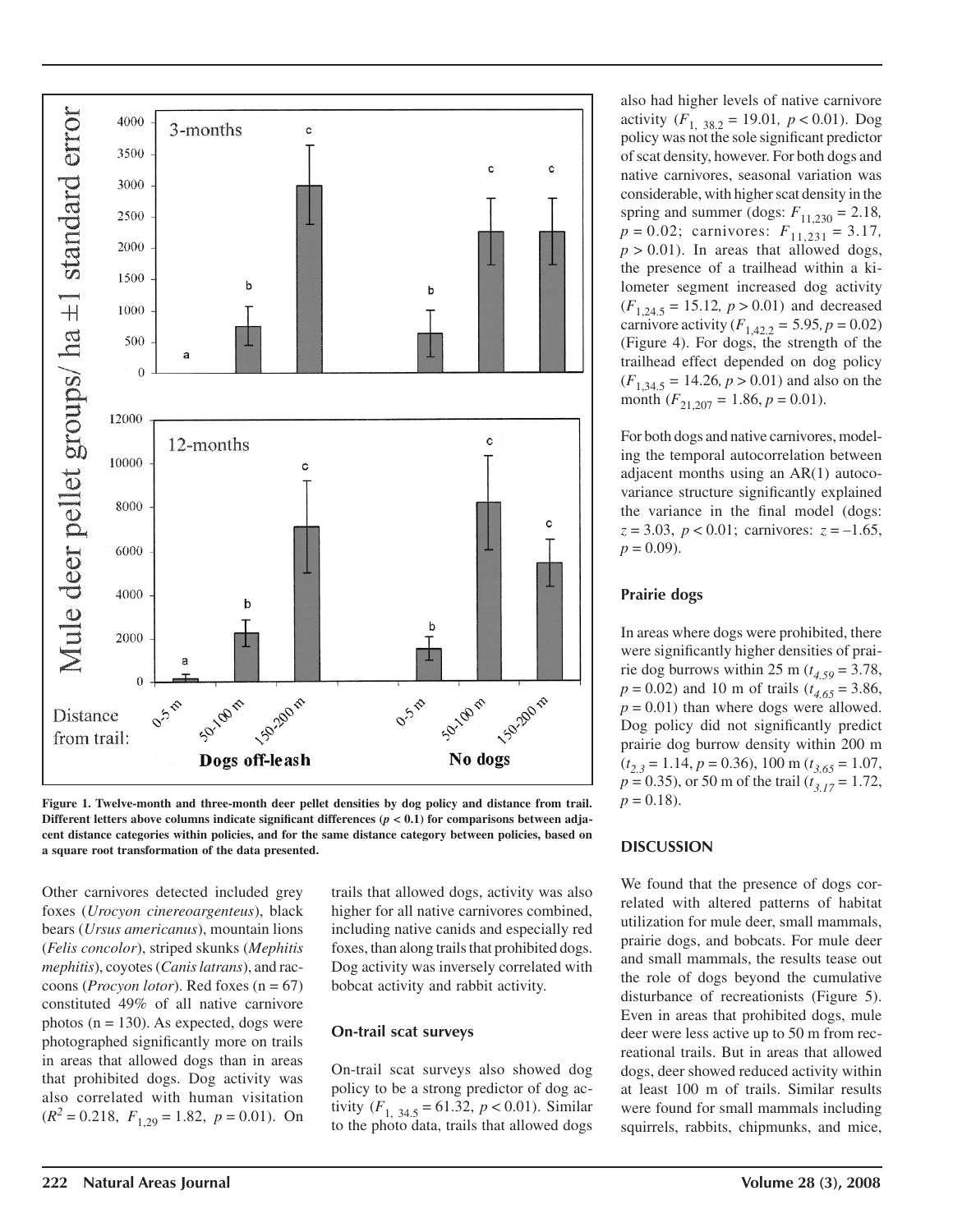and also for prairie dog burrow location. The differences in these distances, when considered along the lengths of these trails, represent areas of otherwise suitable mule deer habitat that are potentially unsuitable because of dogs. Because of this depthof-edge effect associated with dogs along recreational trails, for every protected area that allows dogs off leash, there is a certain percentage of that area that is unsuitable for certain species of wildlife, even though the habitat may be perfectly suitable otherwise. Understanding this effect can be important when planning the location of new trails, closing trails, or implementing restrictions regarding dogs and recreationists.

Wildlife species that are sensitive to recreational disturbance are generally most sensitive to unpredictable spatial and temporal patterns of disturbance (Knight and Cole 1995). Predictable activities, such as recreation restricted to trails, may allow wildlife to habituate to those activities (Whittaker and Knight 1999). The spatial behavior of dogs off-leash is unpredictable; and when dogs wander off-trail, they are more likely to elicit flushing responses from deer, even if the dogs do not give chase (Miller et al. 2001). On two study sites, dogs were allowed to travel off-leash, under "voice and sight control," and frequently traveled off-trail. Though leash rules have been found in certain urban parks to have no effect in protecting local biodiversity (Forrest and St. Clair 2006), the enforced use of leashes could restrict dog activity to a narrower trail corridor and minimize dogs' influence on wildlife.

We found wildlife species that are preyed upon by native canids demonstrated sensitivity to the presence of domestic dogs. The appearance and behavior of dogs are similar to wild canids, and ungulates and small mammals may perceive dogs as such. Mule deer and small mammals were both less active in the presence of dogs, and both are typical prey of wolves (*Canis lupis*), coyotes, and foxes throughout their evolutionary history (Fitzgerald et al. 1994). Without even giving chase, dogs can elicit behavioral reactions from mule deer (Miller et al. 2001), prairie dogs (Bekoff and Ickes 1999), and other species. Bobcats may also be sensitive to



**Figure 2. Twelve-month and three-month rabbit pellet densities by dog policy and distance from trail.**  Different letters above columns indicate significant differences  $(p < 0.1)$  for comparisons between adja**cent distance categories within policies, and for the same distance category between policies, based on a square root transformation of the data presented.**

dogs, which may mimic coyotes, a natural predator (Fitzgerald et al. 1994).

Several relationships between the activity of dogs and native carnivores were revealed by on-trail scat surveys and remote-triggered photos. In areas that allow dogs, dog scat densities were highest and native carnivore scats were lowest within a kilometer of trailheads. Indeed, dogs often defecate very soon after arriving at a trail, and many visitors do not walk dogs much beyond the trailhead (OSMP, unpubl. data). The opposite was true up-trail, where dog scat densities were lower and native carnivore scat densities were higher. However, where dogs were prohibited, the presence of trailheads had no influence on carnivore activity. These inverse correlations of dog and native carnivore activity in areas that allow dogs indicate that native carnivores may be avoiding trailheads where dog activity is concentrated. Alternatively, carnivore activity may be elevated uptrail where the dog scent-markings along a trail may be relatively novel stimuli to native carnivores, potentially instigating increased vigilance and investigation by native carnivores within their home ranges (Henry 1977; Allen et al. 1999).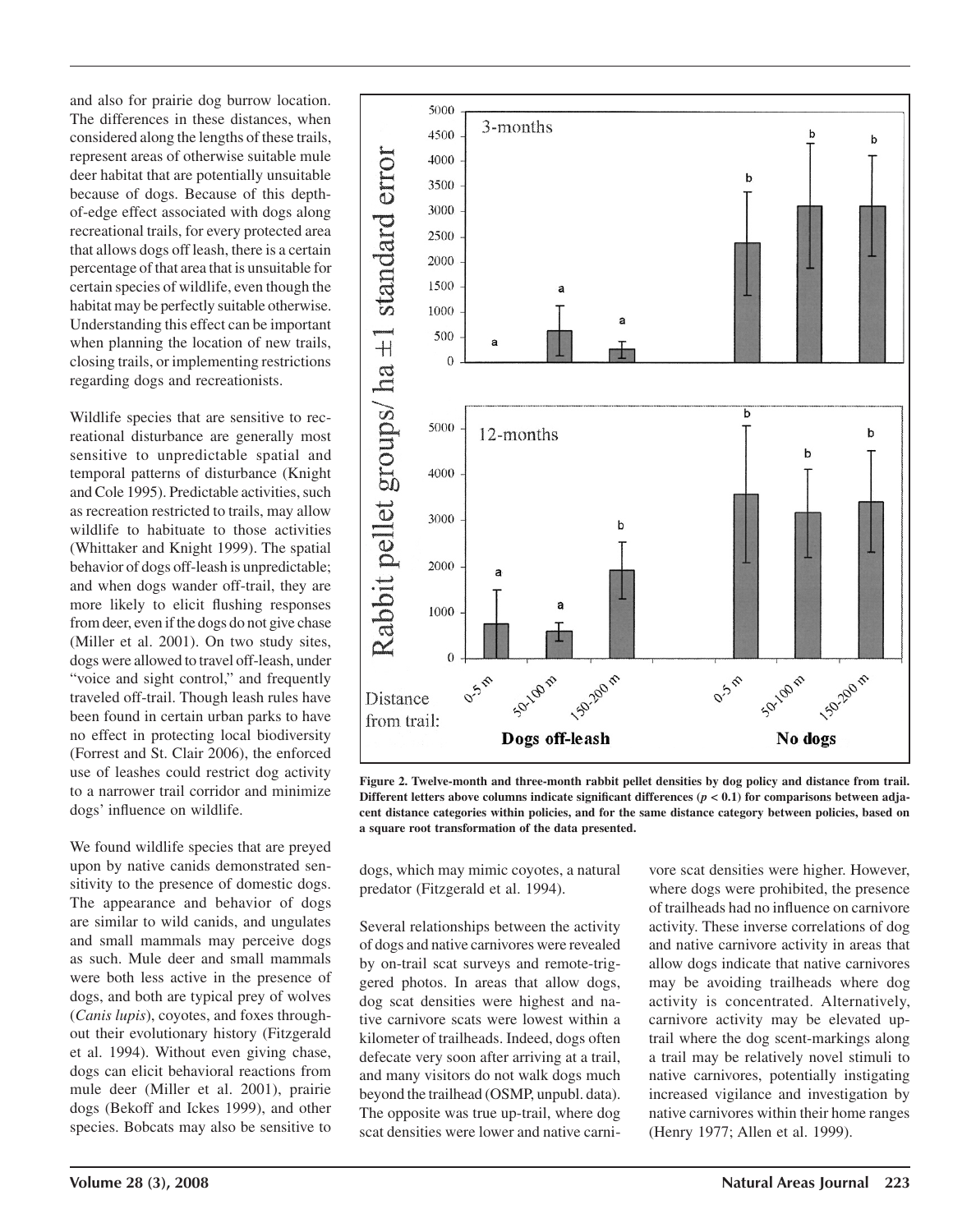**Table 1. Pairwise comparisons for mule deer pellet densities between combinations of dog policy and distance from trail. These comparisons were performed only when overall F-tests for treatment effects were significant. Denominator degrees of freedom for 12-month plots = 44; for 3-month plots = 28.**

|                                  |                                      | Pairwise comparisons |                 |               |        |  |
|----------------------------------|--------------------------------------|----------------------|-----------------|---------------|--------|--|
|                                  |                                      | 12-month plots       |                 | 3-month plots |        |  |
| Dog policy & distance from trail |                                      | F                    | P               | F             | P      |  |
| Dogs: $0-5$ m                    | Dogs: 50-100 m                       | $-3.28$              | < 0.01          | $-2.25$       | 0.03   |  |
| Dogs: 50-100 m                   | Dogs: 150-200 m                      | $-3.97$              | < 0.01          | $-4.07$       | < 0.01 |  |
| No dogs: $0-5$ m                 | No dogs: 50-100 m                    | $-5.38$              | < 0.01          | $-3.45$       | < 0.01 |  |
|                                  | No dogs: 50-100 m No dogs: 150-200 m | 1.49                 | 0 <sub>14</sub> | $-0.22$       | 0.83   |  |
| Dogs: $0-5$ m                    | No dogs: $0-5$ m                     | 1.89                 | 0.07            | 1 73          | 0.09   |  |
| Dogs: 50-100 m                   | No dogs: 50-100 m                    | 3.56                 | < 0.01          | 293           | < 0.01 |  |
| Dogs: 150-200 m                  | No dogs: 150-200 m                   | 0.80                 | 0.43            | 0.90          | 0.37   |  |

**Table 2. Pairwise comparisons for rabbit pellet densities between combinations of dog policy and distance from trail. These comparisons were performed only when overall F-tests for treatment effects were significant. Denominator degrees of freedom for 12-month plots = 44; for 3-month plots = 28.**

|                   | Pairwise comparisons: 12-month plots |         |      |
|-------------------|--------------------------------------|---------|------|
| Policy & distance | Policy & distance                    | F       | P    |
| from trail        | from trail                           |         |      |
| Dogs: $0-5$ m     | Dogs: 50-100 m                       | $-0.89$ | 0.38 |
| Dogs: 50-100 m    | Dogs: 150-200 m                      | 2.10    | 0.04 |
| Dogs: $0-5$ m     | No dogs: $0-5$ m                     | 2.49    | 0.02 |
| Dogs: 50-100 m    | No dogs: 50-100 m                    | 2.32    | 0.03 |
| Dogs: 150-200 m   | No dogs: 150-200 m                   | 0.73    | 0.47 |

**Table 3. Camera detections and comparisons by dog policy.**

Dog activity correlated with increased photo detections of red foxes and decreased detections of bobcats. Red foxes may be resilient to the presence of dogs, while bobcats may be sensitive to the presence of dogs. Red foxes may be common on OSMP lands because they are a highly resilient species able to thrive in close proximity to humans (Major and Sherburne 1987), whereas bobcats may be scarce on OSMP lands because they are secretive and elusive from humans (Woolf and Hubert 1998).

In addition to the altered spatial patterns of wildlife activity described in our study, dogs could also alter temporal patterns of wildlife activity. Bobcats and coyotes have demonstrated temporal shifts in their activity to avoid peak times of human recreational visitation (George and Crooks 2006). Examining both spatial and temporal patterns of wildlife activity is necessary to understand how wildlife co-exists with high levels of human recreation and dogs in a limited area.

#### **Management Implications**

Regulating the activity of dogs in natural areas may be of particular importance when conservation goals include the management of species that may perceive dogs as predators. The potential for such disturbance may be inferred by identifying if target species

| Species            |           | Photo detection frequency |                  | $\cal F$ |      |                  |
|--------------------|-----------|---------------------------|------------------|----------|------|------------------|
|                    | Dog areas | No-dog areas              | $\boldsymbol{n}$ |          | d.f. | $\boldsymbol{P}$ |
| Dogs               | 1.04      | < 0.01                    | 228              | 77.19    | 1,57 | < 0.01           |
| Native carnivores  | 0.25      | 0.07                      | 130              | 16.09    | 1,60 | < 0.01           |
| Native canids      | 0.17      | 0.03                      | 82               | 16.6     | 1,60 | < 0.01           |
| Red foxes          | 0.14      | 0.01                      | 67               | 13.97    | 1,60 | < 0.01           |
| Coyotes            | 0.01      | 0.02                      | 12               | 0.11     | 1,60 | 0.75             |
| Mule deer          | 0.03      | 0.03                      | 28               | 0.16     | 1,60 | 0.69             |
| Mountain lions     | 0.01      | 0.01                      | 9                | 0.16     | 1,59 | 0.69             |
| <b>Bobcats</b>     | < 0.01    | 0.02                      | 10               | 8.53     | 1,60 | < 0.01           |
| <b>Black Bears</b> | 0.03      | 0.02                      | 16               | 1.38     | 1,59 | 0.33             |
| Striped skunks     | 0.01      | 0.02                      | 11               | 0.08     | 1,60 | 0.78             |
| Rabbits            | 0.03      | 0.06                      | 32               | 0.88     | 1,60 | 0.35             |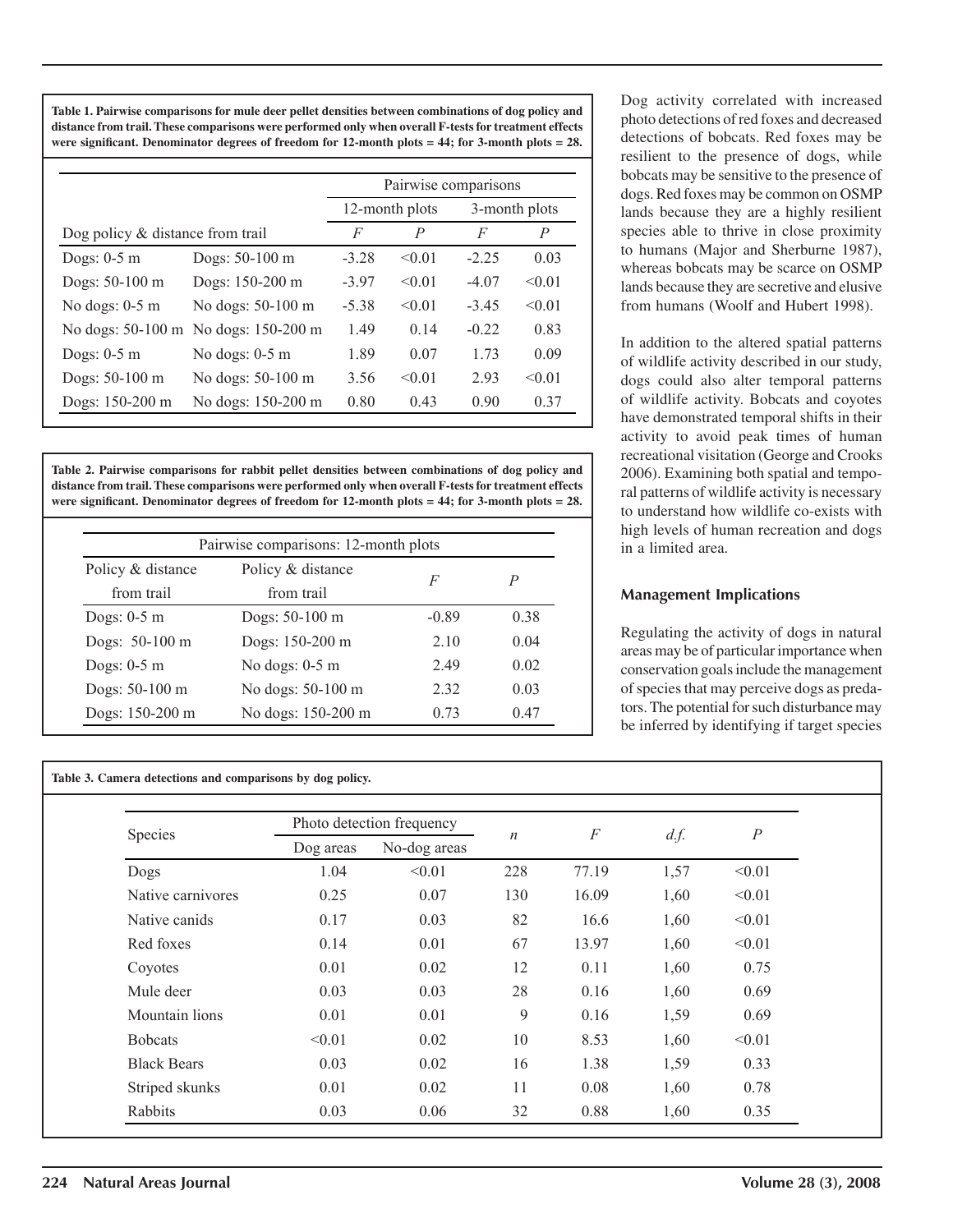

**Figure 3. Track plate detection frequencies for dogs and small mammals. Different letters above columns indicate significant differences (***p* **< 0.1) between policies and distance categories for small mammals (lower case letters) and dogs (capital letters) based on a square root transformation of the data presented.**





have wild canids as natural predators. Trails that are kept dog-free or with dogs closely restricted to trails could protect against the demonstrated ecological impacts that dogs have on wildlife communities and could facilitate wildlife viewing opportunities for trail users.

Policies regulating types of recreational use in protected areas should be considered within a regional context, considering both the relative ecological and recreational values of an area. The types of recreational uses allowed on trails influences the rates of recreational visitation and their associated ecological impacts. On multiple-use trails with high levels of recreational use, user conflicts – particularly those involving dogs – can occur more frequently, influencing an area's social carrying capacity and presenting an important consideration for managing recreational use on public lands (Manning et al. 1996; Bauer 2004).

To further explore the effects of dogs on wildlife communities, we recommend before-after control-impact studies with new trails that are created, investigations into the role of dogs in wildlife disease, and largerscale studies that consider trail densities and rates of recreational visitation.

#### **ACKNOWLEDGMENTS**

We are grateful to Kevin Crooks, Cameron Ghalambor, Mark Gershman, Gary White, and Buffy Lenth for advice on study design, Colin Talbert for assistance with GIS, Marty Colòn for teaching field crews the art of tracking, and Art Roberts, Kelly Matheson, Renée Culver, Sam Clapper, Tim Sichmeller, Heather Hill, Justin Severyn, Colin Talbert, Buffy Lenth, Dave Hoerath, John Justus, and Charlie and Annie Lenth for their tireless field work. Trailmaster cameras were provided by Robert Skorkowsky, of Hahn's Peak/Bears Ear Ranger District, Medicine Bow National Forest, and Roland Wostl, of the Colorado Department of Transportation, via Carron Meaney. Phil Chapman provided assistance with statistical analysis and Emily Ruell with scat identification. Two anonymous reviewers provided helpful comments. Funding was provided by Boulder County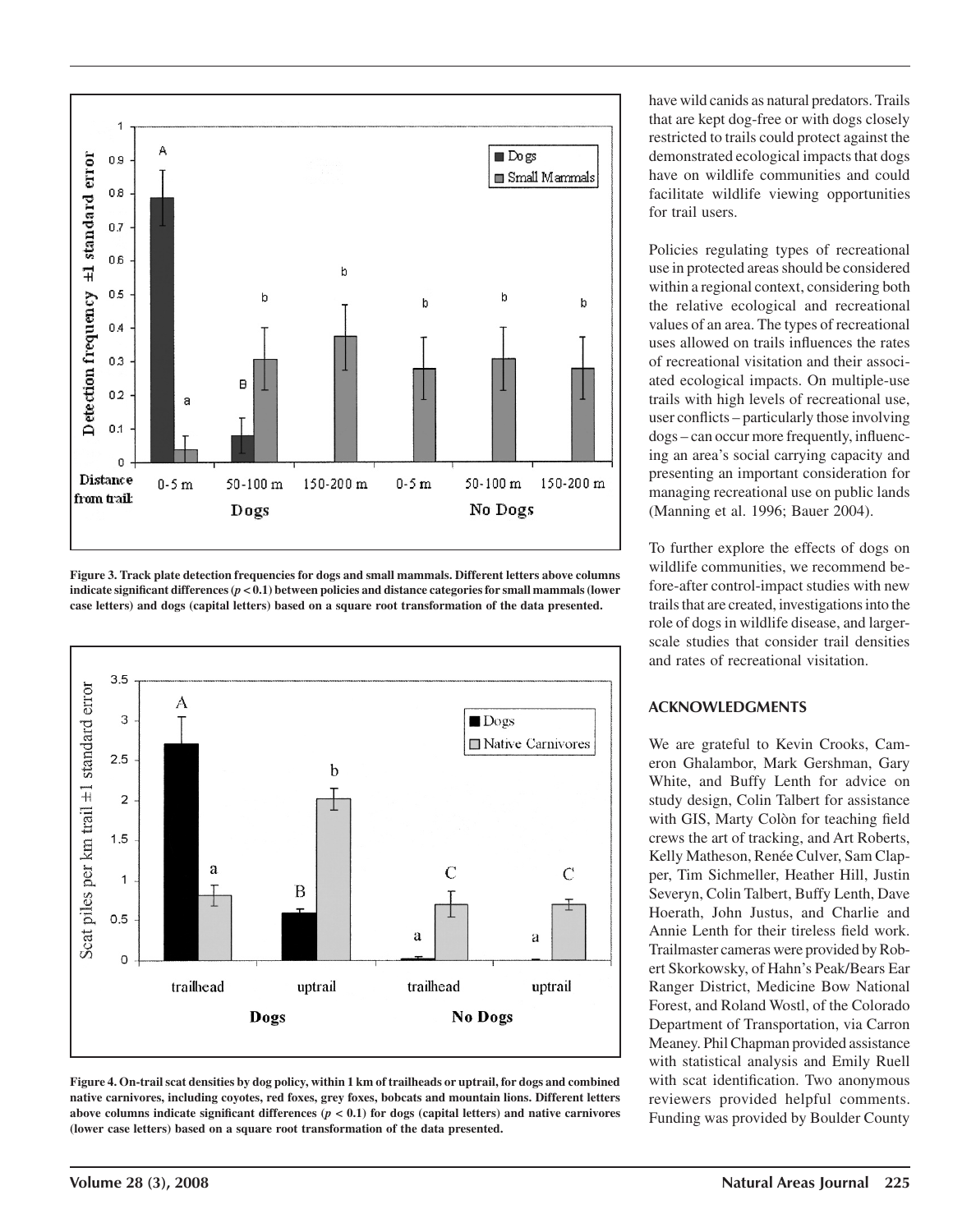



Parks and Open Space, the City of Boulder Open Space and Mountain Parks, and the Boulder County Nature Association.

*Ben Lenth received a BA in Biology from Wesleyan University and an MS in Ecology from Colorado State University. He is currently a Peace Corps volunteer in Mexico, working in the Sierra Gorda Biosphere Reserve with a local NGO, the Grupo Ecológico Sierra Gorda.*

*Rick Knight is a professor of wildlife conservation at Colorado State University. His interests deal with land use and land health in the American West.*

*Mark Brennan is a wildlife biologist with Boulder County Parks and Open Space. He has a BS in Ecology and an MS in Wildlife Sciences. His interests are in the impacts of urbanization and recreation on wildlife communities and the management of modified habitats for wildlife.*

#### **LITERATURE CITED**

Allen, J.J., M. Bekoff, and R.L. Crabtree. 1999. An observational study of coyote (*Canis latrans)* scent-marking and territoriality in Yellowstone National Park. Ethology 105:289-302.

- [APPMA] American Pet Products Manufactures Association. 2007. 2007-2008 APPMA National Pet Owners Survey. American Pet Products Manufacturers Association, Greenwich, Conn.
- Bauer, M. 2004. Recreation conflict at six Boulder County Parks and Open Space Properties: a baseline study. Boulder County Parks and Open Space, Longmont, Colo.
- Bekoff, M. 1979. Scent-marking by free-ranging domestic dogs – olfactory and visual components. Biology of Behavior 4:123-139.
- Bekoff, M., and R. Ickes. 1999. Behavioral interactions and conflict among domestic dogs, black-tailed prairie dogs, and people in Boulder, Colorado. Anthrozoos 12:105- 110.
- Bekoff, M., and C. Meaney. 1997. Interactions among dogs, people and the environment in Boulder, Colorado: a case study. Anthrozoos 10:23-31.
- Brown, D.G., K.M. Johnson, T.R. Loveland, and D.M. Theobald. 2005. Rural landuse trends in the conterminous United States, 1950-2000. Ecological Applications 15:1851-1863.
- Butler, J.R.A., J.T. du Toit, and J.A. Bingham. 2004. Free-ranging domestic dogs (*Canis familiaris*) as predators and prey in rural Zimbabwe: threats of competition and disease to large wild carnivores. Biological Conservation 115:369-378.
- Causey, M.K., and C.A. Cude. 1978. Feral dog predation of the gopher tortoise in Southeast Alabama. Herpetological Review 9:94-95.
- Collins, W.B. 1981. Habitat preferences of mule deer as rated by pellet-group distri-

butions. Journal of Wildlife Management 45:969-972.

- Coppinger, R., and L. Coppinger. 2001. Dogs: a Startling New Understanding of Canine Origin, Behavior, and Evolution. Scribner, New York.
- Cutler, T.L., and D.E. Swann. 1999. Using remote photography in wildlife ecology: a review. Wildlife Society Bulletin 27:571- 581.
- Daniels T.J., and M. Bekoff. 1989. Spatial and temporal resource use by feral and abandoned dogs. Ethology 81:300-312.
- Fitzgerald, J.P., C.A. Meaney, and D.M. Armstrong. 1994. Mammals of Colorado. University of Colorado Press, Niwot.
- Forrest, A., and C.C. St. Clair. 2006. Effect of dog leash laws and habitat type on avian and small mammal communities in urban parks. Urban Ecosystems 9:51-66.
- Fox, M.W. 1971. Behaviour of Wolves, Dogs and Related Canids. Harper and Row, New York.
- George, S., and K Crooks. 2006*.* Recreation and large mammal activity in an urban nature reserve. Biological Conservation 133:107-117.
- Glennon, M.J., W.F. Porter, and C.L. Demers. 2002. An alternative field technique for estimating diversity of small-mammal populations. Journal of Mammalogy 83:734-742.
- Gorman, M.L., and B.J. Trowbridge. 1989. The role of odor in the social lives of carnivores. Pp. 57-88 *in* J.L. Gittleman, ed., Carnivore Behavior, Ecology and Evolution. Cornell University Press, Ithaca, N.Y.
- Green, J.S., and J. Flinders, 1981. Diameter and pH comparisons of coyote and red fox scats. Journal of Wildlife Management  $45.765 - 767$
- Halfpenny, J.C. 2001. Scats and Tracks of the Rocky Mountains, 2nd ed. Globe Pequot Press, Guilford, Conn.
- Henry, J.D. 1977. Use of urine marking in scavenging behavior of red foxes, *Vulpes vulpes*. Behaviour 61:82-106.
- Holling, C.S., and C.R. Allen. 2002. Adaptive inference for distinguishing credible from incredible patterns in nature. Ecosystems 5:319-328.
- Johnson, M.K., and R.C. Belden. 1984. Differentiating mountain lion and bobcat scats. Journal of Wildlife Management 48:239-244.
- Johnson, W.C., and S.K. Collinge. 2004. Landscape effects on black-tailed prairie dog colonies. Biological Conservation 115:487-497.
- Knight, R.L., and D. Cole. 1995. Wildlife